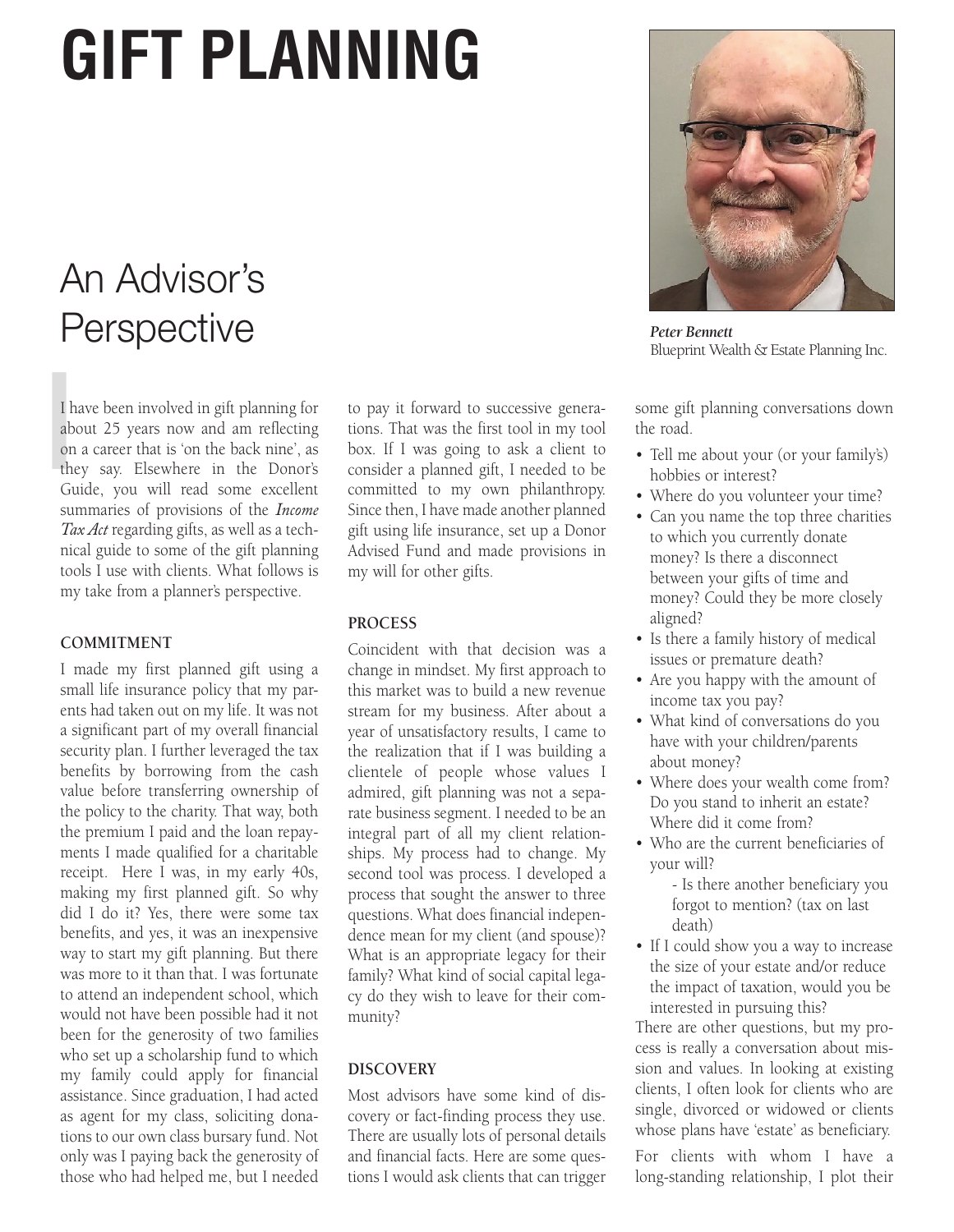lifeline in landscape format in the middle of a sheet of paper. The horizontal axis is divided into 5 or 10 yr increments. On the left edge, the vertical line goes up and down from 0 (horizontal axis) on a scale of 1-10 positive, and 1-10 negative. I then ask them to think of three positive events in their life and three negative, plot them on the graph and put a one word description beside each dot. I then start the conversation about these events by joining the dots on the graph. Going this deeply with a client is risky, but it can reveal some remarkable insights into their values and character – the foundation of further conversations about philanthropy.

### **UNCOVERING THE GIFT**

#### **GICs vs annuities**

Mr and Mrs B Generous are 70 and 68 years of age. They have a non-registered GIC portfolio of \$100,000 that they rely on to produce income or as an emergency reserve. They want to be generous, but they need the GIC income. As of this writing (May 2020), five year GIC interest is running at 3.45%. On \$100,000 capital, that's \$287.50/month. Net after tax, that's about \$145/month, depending on your province of residence and assuming the top marginal rate. To produce the same after-tax income of \$145 the Generous family could purchase a joint and survivor annuity that costs them about \$36,500. Now, they've uncovered \$67,500 of capital that they can donate to their favourite charities. But wait! All of a sudden \$100,000 has disappeared from their estate. Will their children be left short? The Generous family uses the tax credit on the donation (about \$27,000) and funds a last to die life insurance policy (Estate Replacement) that flows to their beneficiaries upon the second death.

#### **RRIFs**

Some donors are in the fortunate position of having accumulated registered (taxable) assets. When they convert to a RRIF/LIF, the added income may push them into a higher marginal tax bracket. They may not be in a position to make a planned gift with the income but they can increase their regular donations to increase their charitable tax credit. They name their spouse as successor annuitant

but they can name or add a charity as a named revocable/irrevocable beneficiary. That designation will offset – in whole or in part – the tax impact of registered capital on the second death.

For some donors, the RRIF income is not needed at all. Rather than wait until age 71, why not amortize the RRSP/RRIF now? Using conservative rate of return assumptions, \$250,000 of RRIF/RRSP capital will pay just under \$30,000 annually, exhausting itself in 10 years. Assuming a male annuitant's age of 63, the donor applies for about \$450,000 of life insurance with a premium of about \$29,700 annually, paid up in 10 years. Ownership is transferred to the charity after issue, and the premium qualifies as a charitable donation, offsetting the RRIF income. At the end of ten years, the policy is paid for and, if return assumptions hold up (they never do!), the taxable capital is gone from the donor's estate.

# **Donor Advised Funds**

Since I started using Donor Advised Funds (DAF) in 2005, I have noticed a surge in their popularity. Initially, I had a number of older clients who were getting bogged down by the volume of charitable solicitations they received. They were concerned about duplication in their generosity, multiple requests, unscrupulous pseudo charities and a lack of coordination in their philanthropy. They were also looking at their estates and wanting to update their wills. They were reluctant to make a bequest in their will because of the competing interests of charities. This often meant that no gift was made or their will wasn't updated. Their circumstances were changing as were their charitable intentions. Donor Advised Funds gave them the flexibility to make one bequest in their will, consolidate their annual giving using one charity and reduce the stress they were feeling.

To address the elephant in the room, using a donor advised fund gives the client peace of mind. My relationship with the donor often dates back decades. They want my continued involvement in their philanthropy.

For my younger clients, DAF allow them to start their philanthropy early. They know they can start modestly and change their grant recipients annually to suit their changing interests.

#### **Life Insurance:**

I have used life insurance as a gift planning tool on its own or as part of an estate replacement or income tax minimization strategy. I use new and existing policies. In determining who should own the policy, I am often guided by one question. 'Where is the tax liability?' That will help determine whether the gift should be inter-vivos or testamentary. When discussing their will, I draw a circle on a sheet of paper likening the estate to a pie. I ask them to name the beneficiaries and the slice going to each. I ask if they have forgotten a beneficiary. I then draw in the tax slice and adjust the remaining beneficiaries' slices. "Mr and Mrs Generous, if I could show you how to reduce or replace this slice, and possibly make the pie bigger, would that be of interest to you?" If the answer is yes, I have the beginning of a conversation about gift planning in their estate.

#### **Securities**

Planned gifts are usually cultivated from existing donors. For those donors who choose systematic (monthly) donations or who are long time regular donors, there may be a more efficient way to make the donation. In my discovery, I look to see if there are 'widows and orphans' stocks in their non-registered holdings. Four of our major insurance companies demutualized around the turn of the century. There's often a large unrealized capital gain in the holdings. The common planning technique is to donate the shares in kind to the charity as part of a major gift or capital campaign. However, what if my client gives to multiple charities annually? Could they improve their monthly cash flow and reduce the aftertax cost? I recommend they open an account with an organization like Canada Helps. Arrange an annual gift of shares that corresponds roughly to their current periodic giving. They stop their periodic contributions, gift the shares to Canada Helps and designate their charities to receive the same percent from the Canada Helps distribution. One tax receipt. Better tax treatment. Privacy settings can be set to eliminate direct mailings from the charities, if that is a concern.